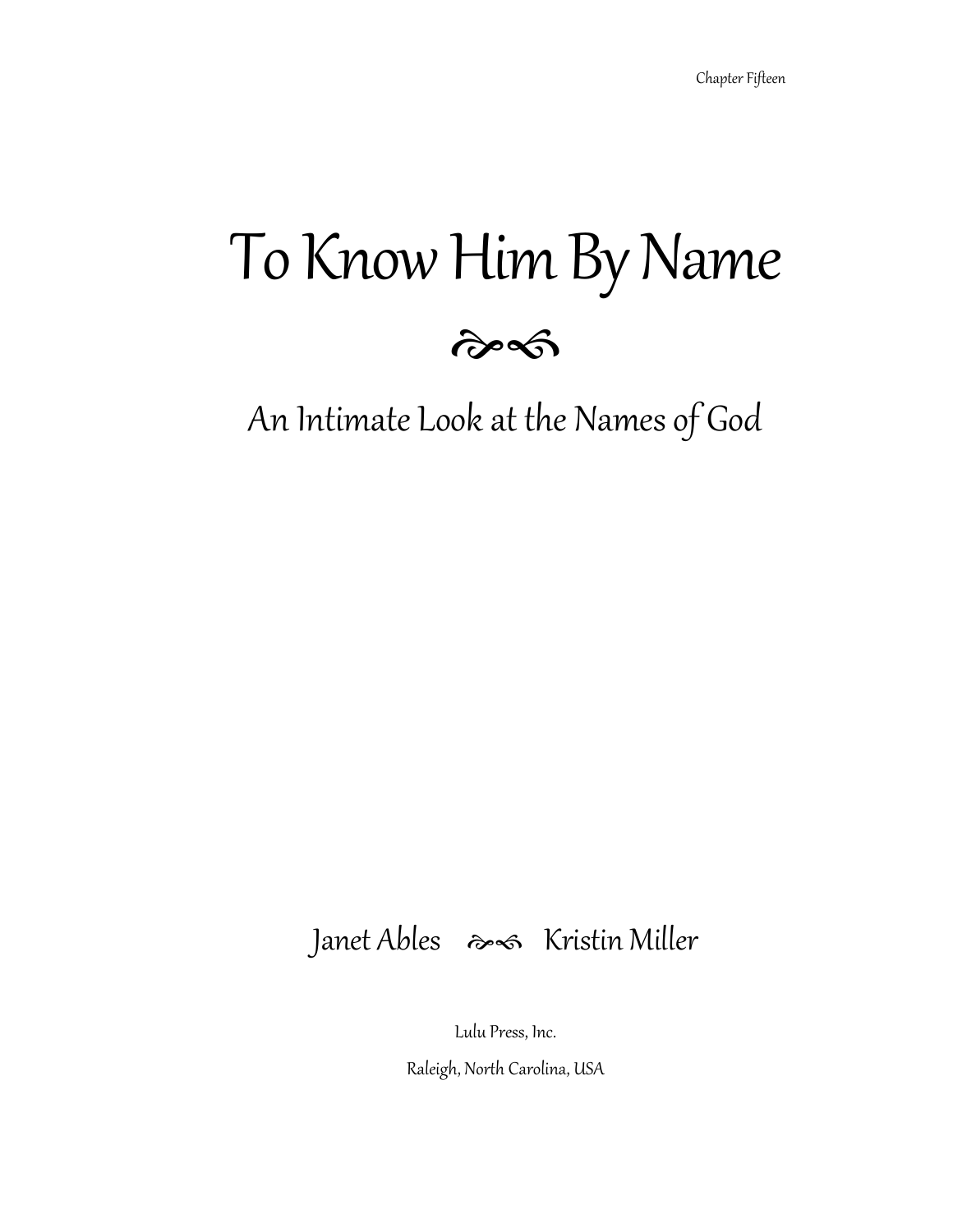#### For more information about this or other resources by these authors or speaking availability, please email jjables@sbcglobal.net.

Published by Lulu Press, Inc. © 2011 by Janet Ables and Kristin Miller ISBN 978-1-257-85433-3

Cover by Kylie Bennett, Atascadero, CA

Except where otherwise indicated, all Scripture quotations in this book are taken from The Holy Bible, New International Version, copyright © 1973, 1978, 1984 by International Bible Society. Other versions used include:

New American Standard Bible®, copyright © by The Lockman Foundation 1960, 1962, 1963, 1968, 1971, 1972, 1973, 1975, 1977, 1995. Used by permission. (www.lockman.org).

The Amplified® Bible © copyright, 1954, 1958, 1962, 1964, 1965, 1987 by The Lockman Foundation. Used by permission. (www.lockman.org).

THE MESSAGE copyright © by Eugene H. Peterson, 1993, 1994, 1995, 1996, 2000, 2001, 2002. Used by permission of NavPress Publishing Group.

Holy Bible, New Living Translation, copyright © 1996, 2004, 2007. Used by permission of Tyndale House Publishers, Inc., Carol Stream, IL 60188 USA. All rights reserved.

New Century Version®. Copyright © 2005 by Thomas Nelson, Inc. Used by permission. All rights reserved.

The Holy Bible, English Standard Version®, copyright © 2001 by Crossway Bibles, a publishing ministry of Good News Publishers. Used by permission. All rights reserved.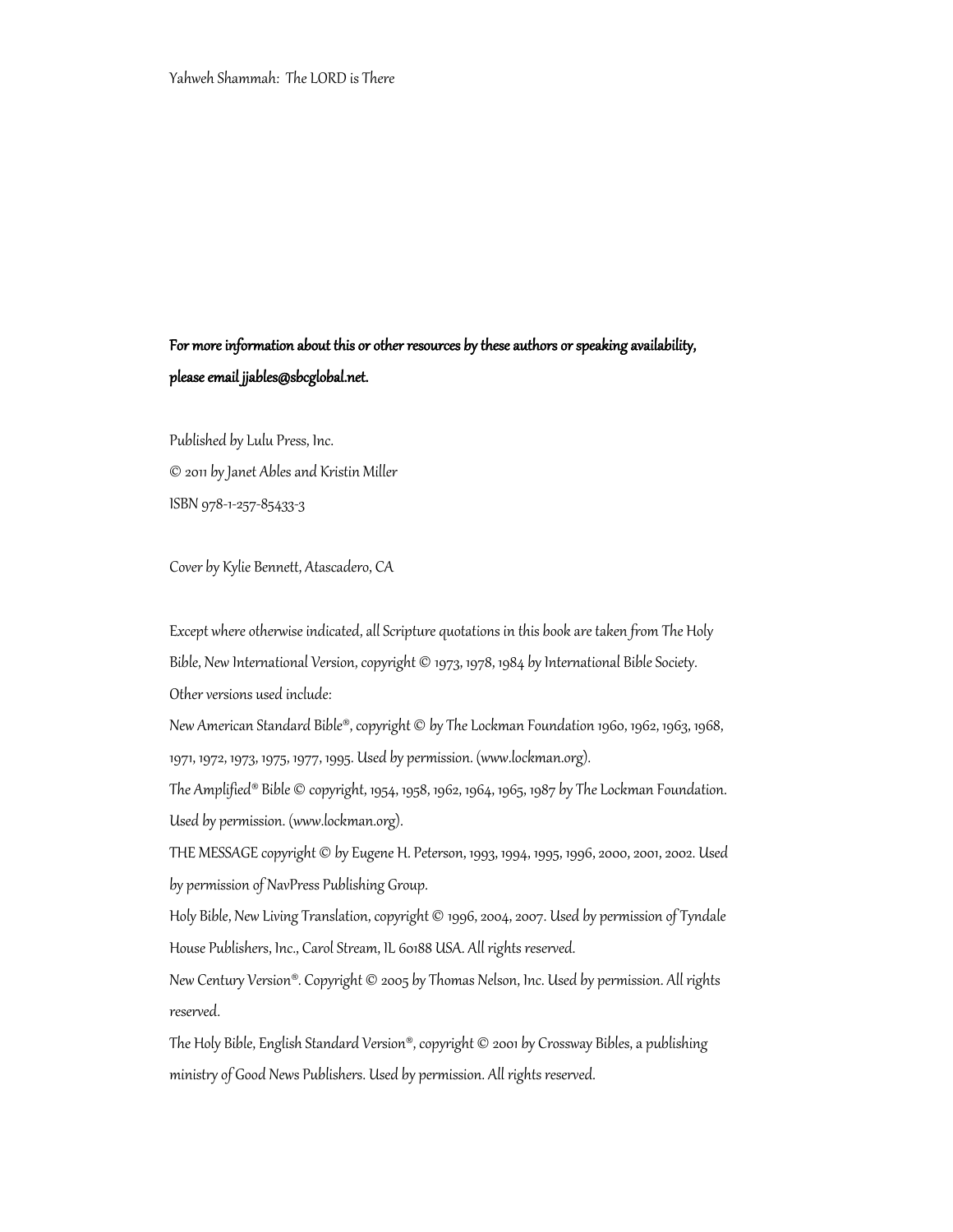## Yahweh Shammah

### (yah-WEH SHAM-mah)

"…And the name of the city from that time on will be:

THE LORD IS THERE."

Ezekiel 48:35



#### DAY ONE: THE PRESENCE OF THE LORD

Between the miracle of creation and the disaster of the first sin, Adam and Eve enjoyed some sort of idyllic existence in the Garden of Eden. We don't know how long this state of perfection lasted, and we can only imagine what it must have been like to walk with God in the cool of the day.

Since our tragic fall, God has been reestablishing that close, intimate relationship He originally enjoyed with man. Though we're still awaiting a return to the garden, *Yahweh* has been very creative in manifesting His presence, in one way or another, to be near His people. Check out the many methods He employed throughout Israel's Old Testament history to make His presence known, so to speak. Note the particulars of each.

Exodus 13:20-22

Exodus 23:20-22

Exodus 40:34-38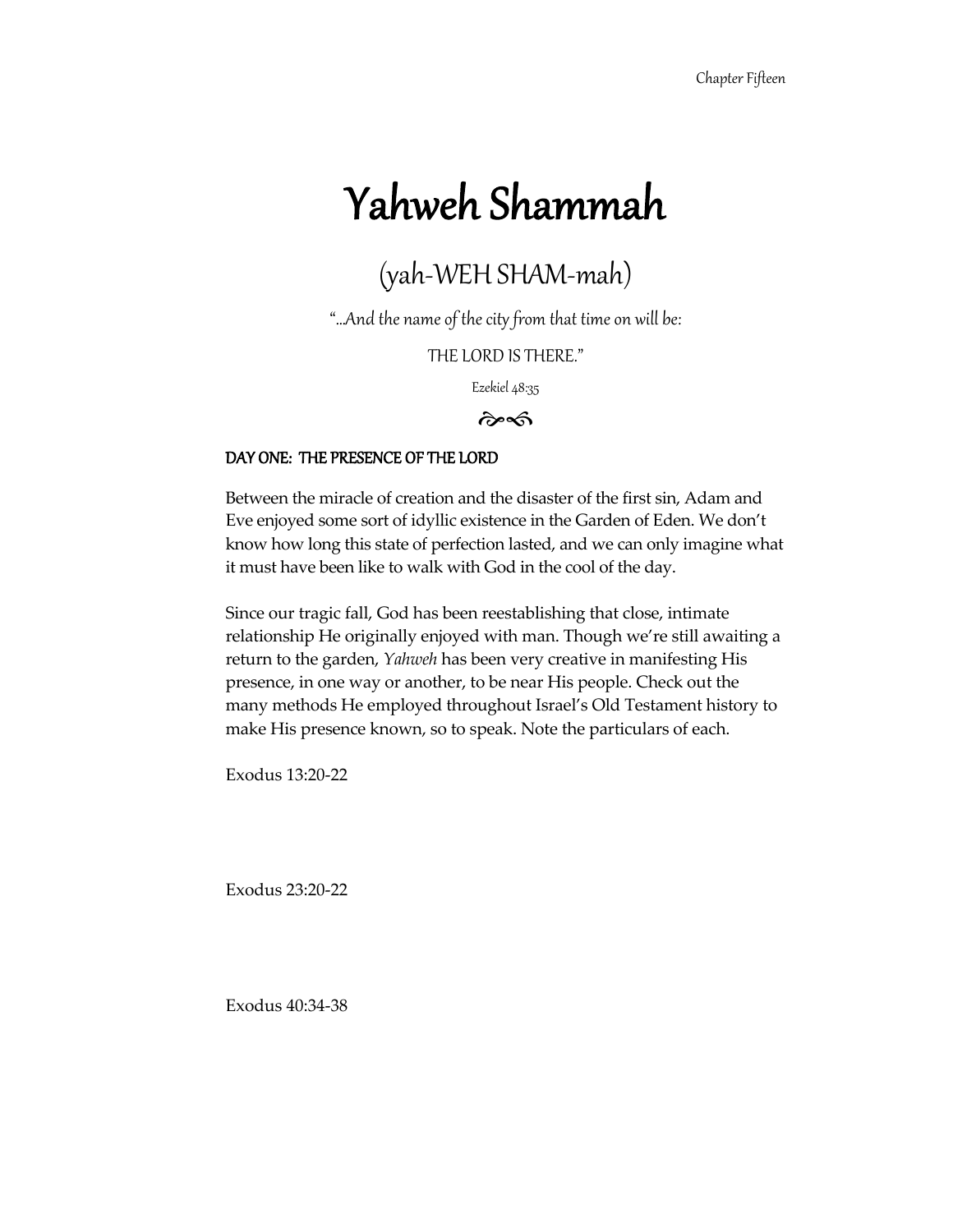Yahweh Shammah: The LORD is There

Joshua 5:13-15

1 Samuel 4:6-7

2 Chronicles 6:40-7:3

Did you catch that? *"The priests could not enter the temple of the LORD because the glory of the LORD filled it."* Wow. God's glory, sometimes called the *shekinah* glory, was a constant and visible manifestation of His presence among His people. When the Israelites left Egypt a cloudy pillar went before them as they wandered in the wilderness. It rested above the portable tent, or tabernacle, where they met with God. And finally, after centuries of waiting for a proper house, fire reigned down from heaven and God's glory filled the temple built for Him on Mount Moriah.

Who chose the place where the temple was built? See 2 Chronicles 7:12.

Further into this chapter, *Yahweh* says something very interesting to Solomon. Read 2 Chronicles 7:16. What was the purpose of this temple and what would always be there?

From previous lessons, we know God's heart was broken by the very people He desired to hear from, to watch over, and to dwell among. Over the ensuing centuries, the Israelites plunged down a slippery slope of idolatry, breaking the first commandment and then all the rest. The nation,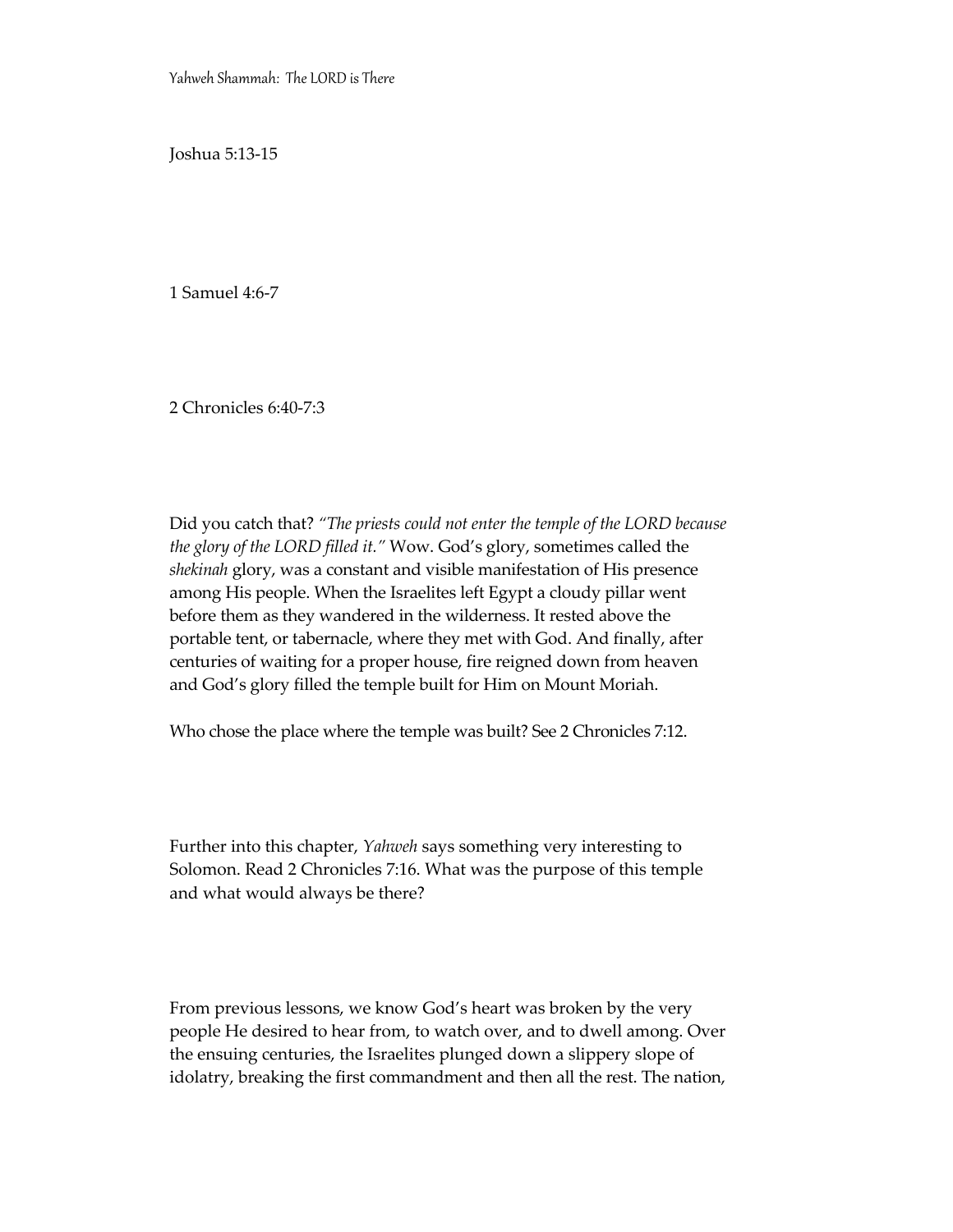no longer living by God's Law and thus unable to live in peace with one another, was torn apart. They formed two nations now: Israel in the north and Judah in the south. The prophets of *Yahweh* came and went, warning of judgment, begging and pleading for repentance but to no avail. Eventually, God allowed foreign armies to invade and take captive what remained of His people.

From captivity in Babylon, the prophet Ezekiel had a disturbing vision. Jerusalem, not yet completely destroyed, was on the brink of a final annihilation. The LORD's temple was about to be reduced to rubble. *Yahweh's* people had so defiled His dwelling place that His presence was forced to leave it. Ezekiel describes this amazingly tragic event. For a little context begin by reading Ezekiel 10:1-5.

The entire episode is incredibly surreal. *Yahweh's* presence went up above the cherubim and moved from the inner court to the threshold of His house. Jump to verses 18 and 19. Leaving the threshold, to where does His glory move?

Finally, in Ezekiel 11:22-23, what do we learn?

Take a moment and try to picture the magnificent cloud of the glory of the LORD rising up from His throne, the mercy seat, and moving from the holy of holies to the inner court, and then to the threshold of His temple where He lingers. Then He moves through the outer court to the east gate where He stops, and looks out into the city with disgust at what His wicked people are plotting. Finally, He leaves Jerusalem altogether and stops above the Mount of Olives. It's almost as if He moves by degree, tortured by the stubbornness of His people, longing in vain for them to repent and call Him back as their first love, their husband. It was not to be.

Soon after His presence left Jerusalem, He ordained that His temple be destroyed by the Babylonians. He could never dwell in a place so defiled by sin and corruption. The Jewish captives living in Babylonia despaired that they would never see God's city or temple rebuilt and that they themselves were to blame for its destruction. Although God abandoned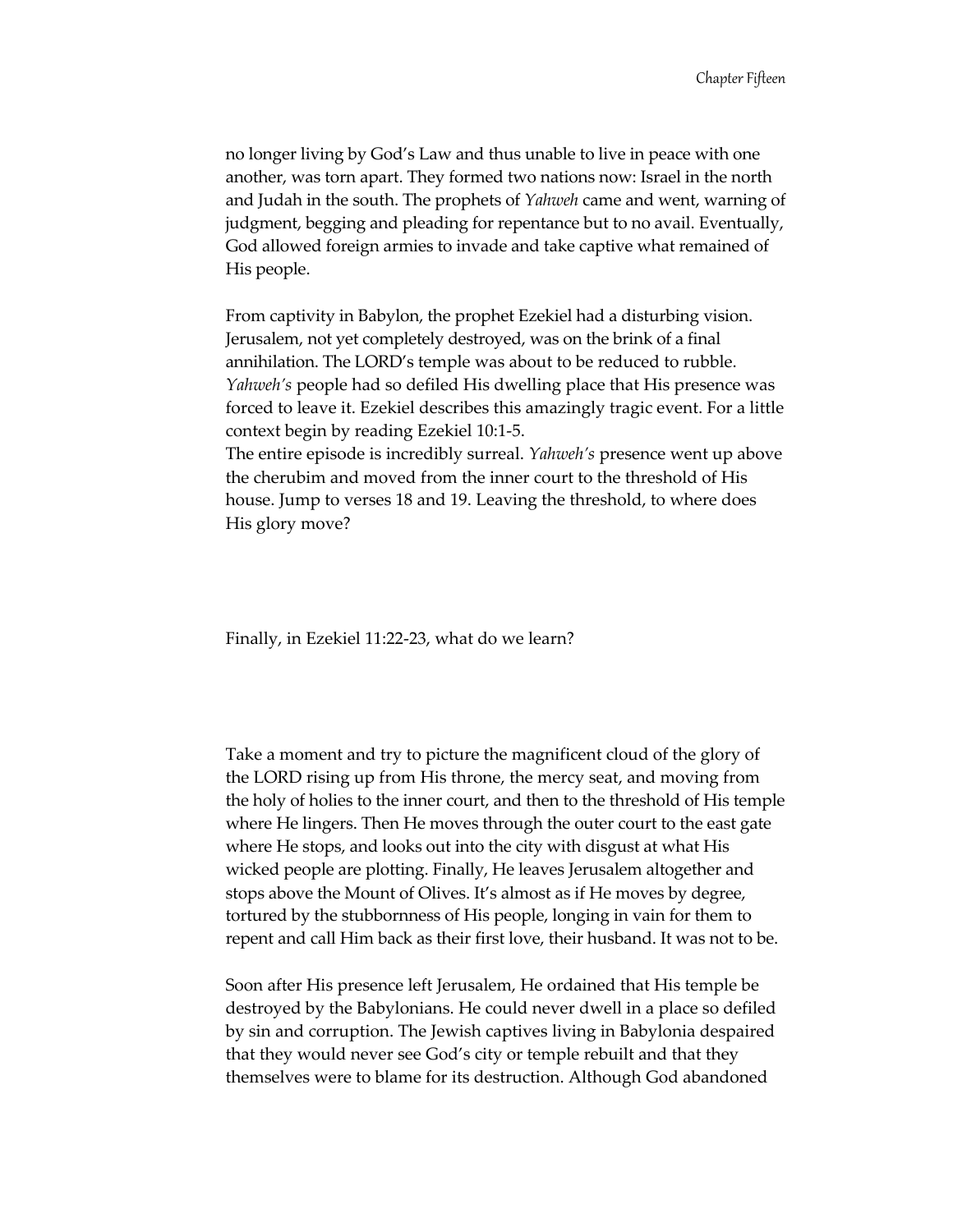His home, He would never abandon His people. He was bound to them by a covenant that He intended to keep even at great cost to Himself.

*Yahweh* was far from finished with them. Later, again through Ezekiel, He sent a message of hope to His captive people. In the future, the glory of the LORD will return to Jerusalem by way of the very east gate through which He departed. Read Ezekiel 43:1-9. What emotions does this stirring scene generate in your heart? Note them in the margin.

#### $\hat{\sigma}$

#### DAY TWO: THE WORD BECAME FLESH…

Technically speaking, Ezekiel tells us, *Yahweh Shammah* is the name of a city, not a name of God. But like so much of Scripture, it reveals not just the obvious – the future physical location of His dwelling – but it reveals the eternal character of God – His faithfulness, His constancy, and the promise of His presence forever.

The exiles longed for the presence of *Yahweh* to someday return to the holy city and dwell among them again. They eventually went home to Jerusalem to rebuild both the city and the temple. But the *shekinah* glory of God did not return to the new temple. Israel would not see the cloud filling His house as they had at the dedication of Solomon's temple. *Yahweh* had another plan. This time the glory of the LORD entered the temple in the arms of a young woman named Mary. Read the report of it in Luke 2:21-32. Who was Simeon and what was he waiting for?

In first century Jewish lingo, the consolation of Israel was another way of saying the Messiah, or the Christ. That threesome came through the temple gate one day and, by the power of the Holy Spirit, Simeon knew exactly who they were. After four hundred years of silence, the wheels were set in motion once again. The presence of God had returned to Mount Moriah.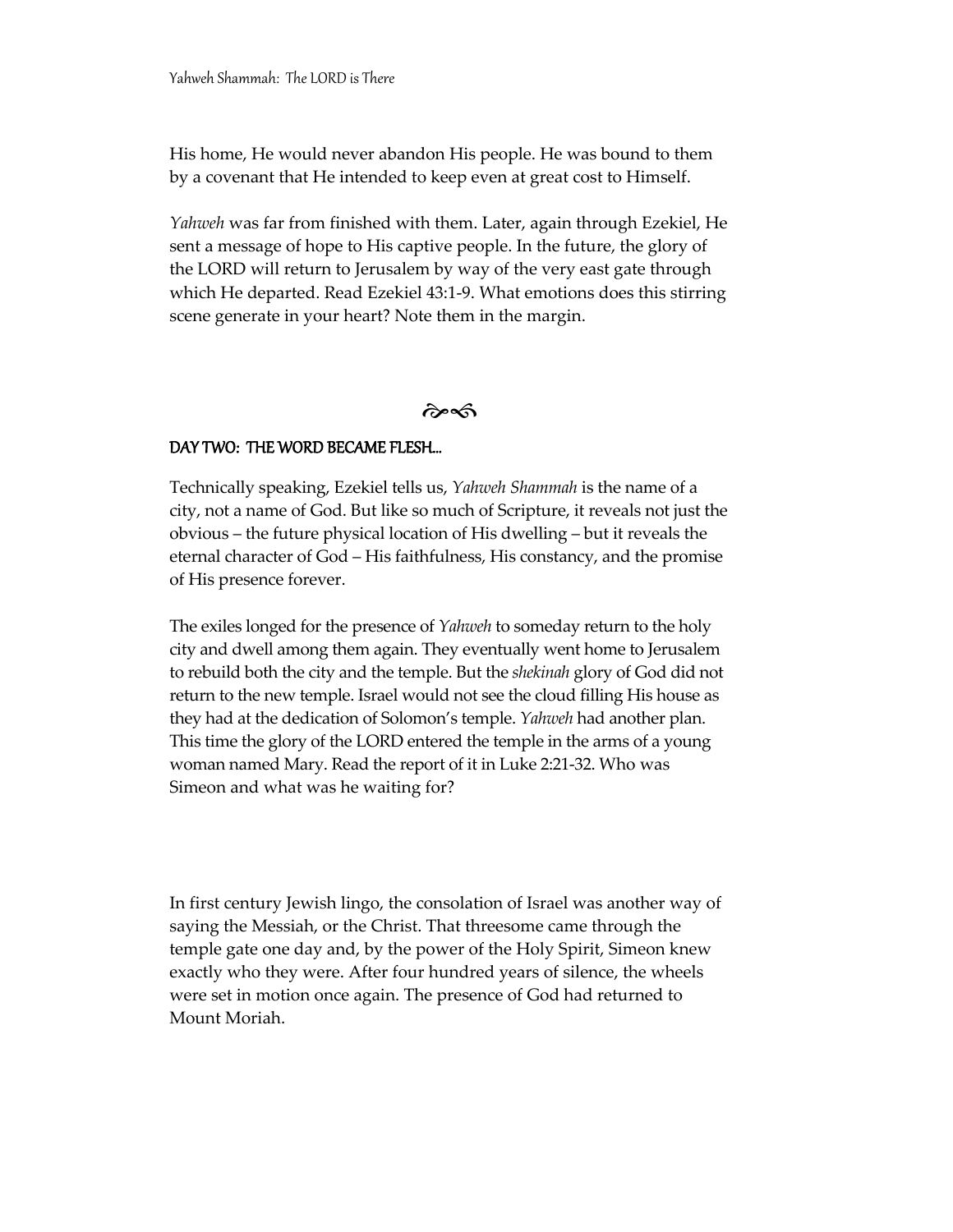### "The One who in the Old Testament came in occasional, mysterious appearance as the Angel of [Yahweh], the Angel of His Presence, the Angel of the Covenant, …became in Christ both the Presence itself and the Temple in whom the Presence resided so that in Him and of Him it could **be said [Yahweh] Shammah, [Yahweh] is there."'** — Nathan Stone

Though Luke tells us He was named Jesus, what does Isaiah say He will be called in Isaiah 7:14?

When Isaiah was prophesying to Israel, the glory of the LORD had not yet departed from His dwelling place among His people. They certainly could not conceive of such a thing ever happening and thus they could not fully appreciate the meaning of the name *Immanuel*: God with us. How does the writer of Hebrews describe *Immanuel* in Hebrews 1:1-3?

The word radiance means *effulgence*, a word we don't use much in our modern vernacular. It comes from the root word *effulge***,** which means, according to the *Free Online Dictionary by Farlex*, "to cause to shine with abundance of light; to radiate; to beam; to shine forth." Jesus is not a reflection of glory, He contains within Himself all the glory of God. Paul concurs in Colossians 1:15-20. What does he tell us about our *Immanuel*?

We see clearly now, from our twenty-first century perspective, God had in fact returned and was dwelling among His people for a time. His purpose in this manifestation, however, wasn't solely to live among them as it will be when the Ezekiel's visions come to pass. He returned to Israel as Messiah to, as Colossians 1:20 told us, make peace by shedding His blood. His mission underscores an important point. *Yahweh*, the God of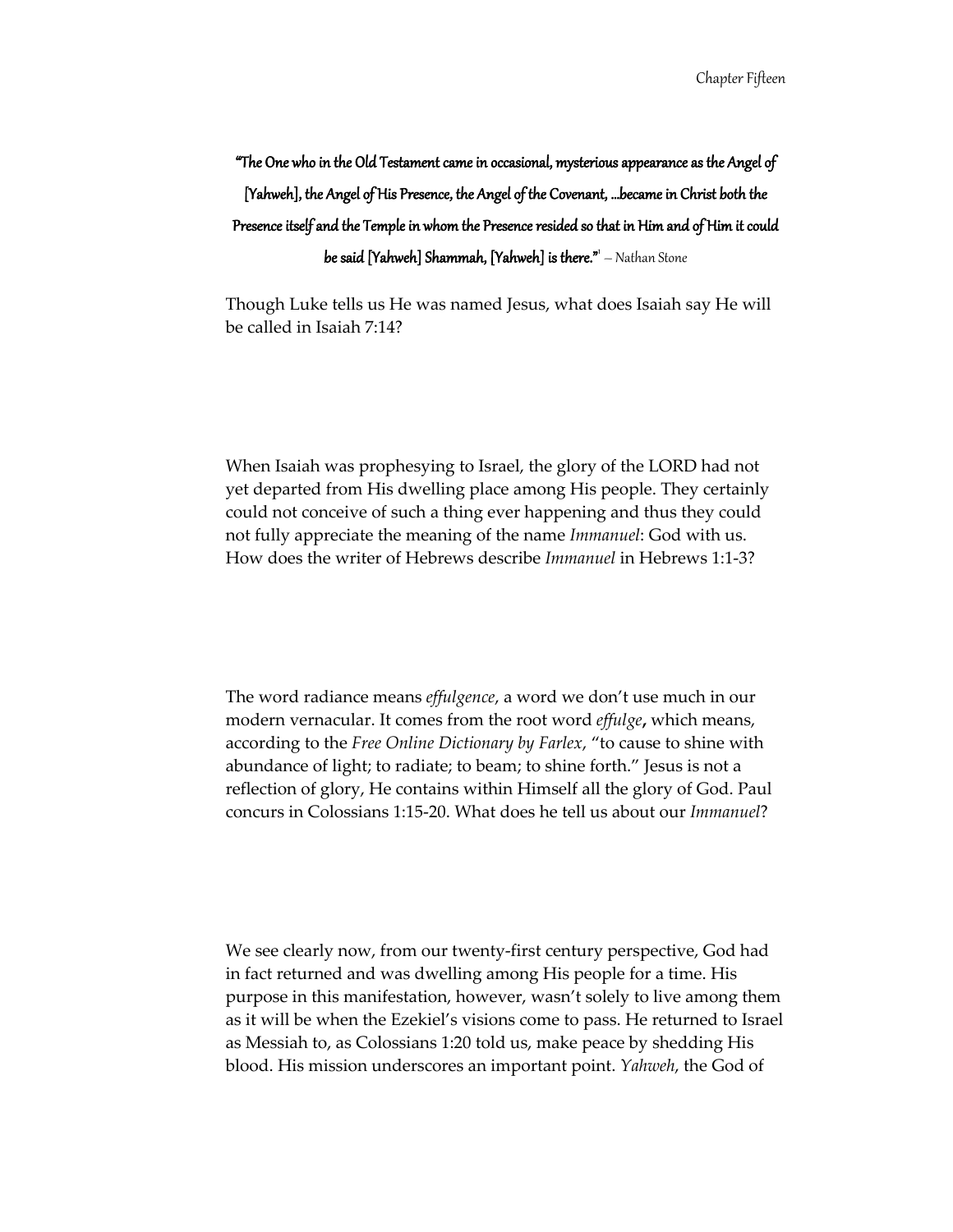redemption and relationship, is not satisfied to sit on high in heaven, distant from His people. It has always been His way to pursue them, to engage them, and to make it possible, outrageous though it may seem, to be near them.

Though by historical standards He had only just arrived, after three years Jesus told His disciples He was leaving them. Where does He say He is going and why? See John 14:1-3. Pay attention to the why. Jesus reaffirms this in His prayer in John 17:24. What does He say?

The shocking truth is that Jesus wants us with Him. *He wants to be near us.* Until that day when we are physically in His presence in heaven, Jesus assures us He is still with us. What two promises does He make in Matthew 18:20 and Matthew 28:20?

Not long into the future, though the disciples could not have imagined it, the second temple of the LORD, rebuilt after the exile, would also be destroyed, this time by the Romans. Though it devastated the Jews, the early church had been taught an important principle by Paul that demonstrated there was little cause for sackcloth and ashes. What had he suggested to them in both 1 Corinthians 3:16 and 2 Corinthians 6:16?

We are the temple in which He dwells. The words *Yahweh Shammah,* the LORD is there, are inscribed upon our hearts. In 2 Corinthians 6:16, Paul has cleverly repackaged an Old Testament promise found in Leviticus 26:12 and applied it to the reality of our faith post-Calvary. That promise is sandwiched in between two verses that can also speak to us. God says: *"I will put My dwelling place among you…I am the LORD your God who brought you out of Egypt…I broke the bars of your yoke and enabled you to walk with heads held high."*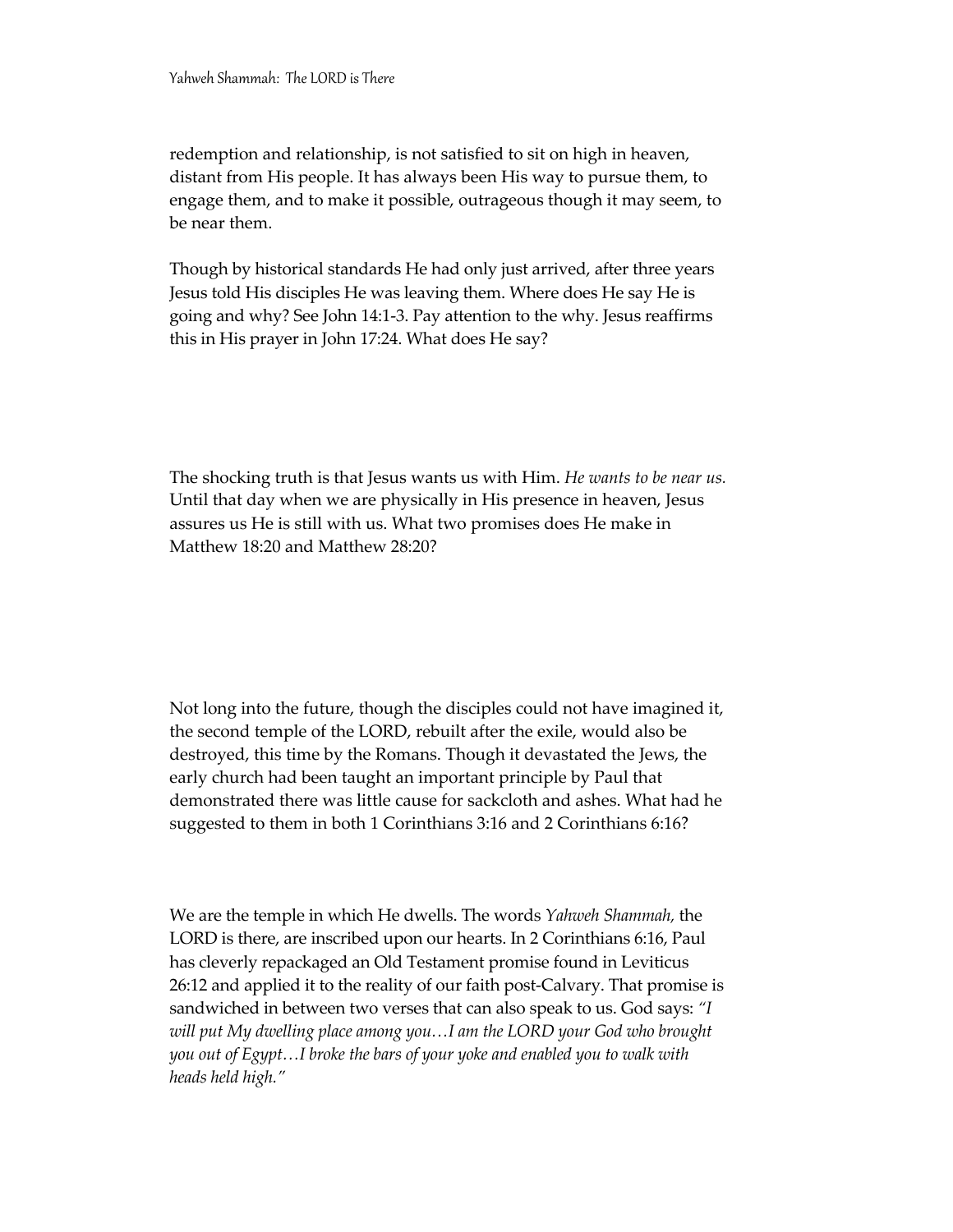He has freed us from the yoke of sin and the shame that always accompanies it. How else could a holy God declare our bodies to be His temple and dwell within us? How amazing is our God and His grace!

 $\hat{\sigma}$ 

#### DAY THREE: NOWHERE TO RUN, NOWHERE TO HIDE

"No matter where we may go by choice or compulsion, we can never

**journey to any place He cannot reach."** — Herbert Lockyer

Scripture proves Mr. Lockyer's words true. Because *Yahweh* is omnipresent, there is truly nowhere beyond the scope of His presence. The psalmist declares that no matter where he goes, *Yahweh Shammah*. Read again the familiar and expressive words of Psalm 139:1-12. David winds his way through the extremes of the human experience always discovering *Yahweh Shammah*. What does he conclude in verse 12?

What a powerful truth! *Even the darkness is not dark to You.* Reflect on that and note what it means to you that even the darkness cannot hide us from Him.

Perhaps no one understood this better than the prophet Jonah. He experienced a darkness unlike any other. Read Jonah 1 and jot down some key words from the first three verses that indicate apparently Jonah had not read Psalm 139.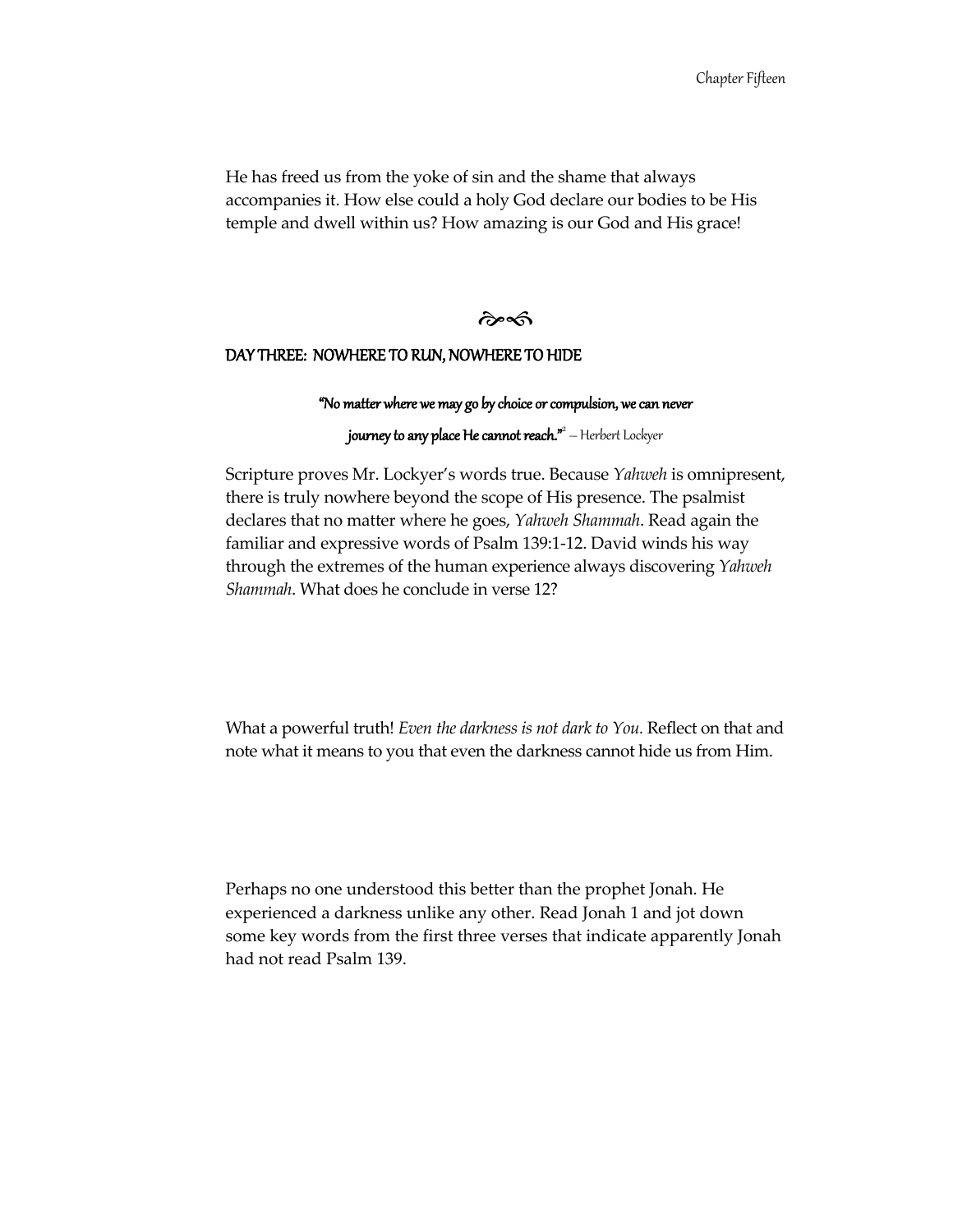Yahweh Shammah: The LORD is There

What do we learn in verse 10?

Jonah wasn't even trying to hide the fact that he was on the run from God. Doesn't it seem a little unwise to advertise? Remember, this is a God who does lots of things just for *His Name sake*. Could this be the case here? Why or why not?

At the end of the first chapter, where does Jonah find himself?

Read Jonah's prayer in chapter two. Needless to say, he was in a dark and distressing place. His prayer recounts his ordeal quite poetically. What phrases does Jonah use to describe the desperateness of his state?

How does he express that even from inside the belly of a great fish, *Yahweh Shammah*? He says it a couple different ways.

Jonah acknowledged, before he was saved from his traumatic experience, *"Salvation comes from the LORD." Yahweh* commanded the fish to release Jonah and the fish obeyed. Jonah 3:1-3 tells us that the LORD commanded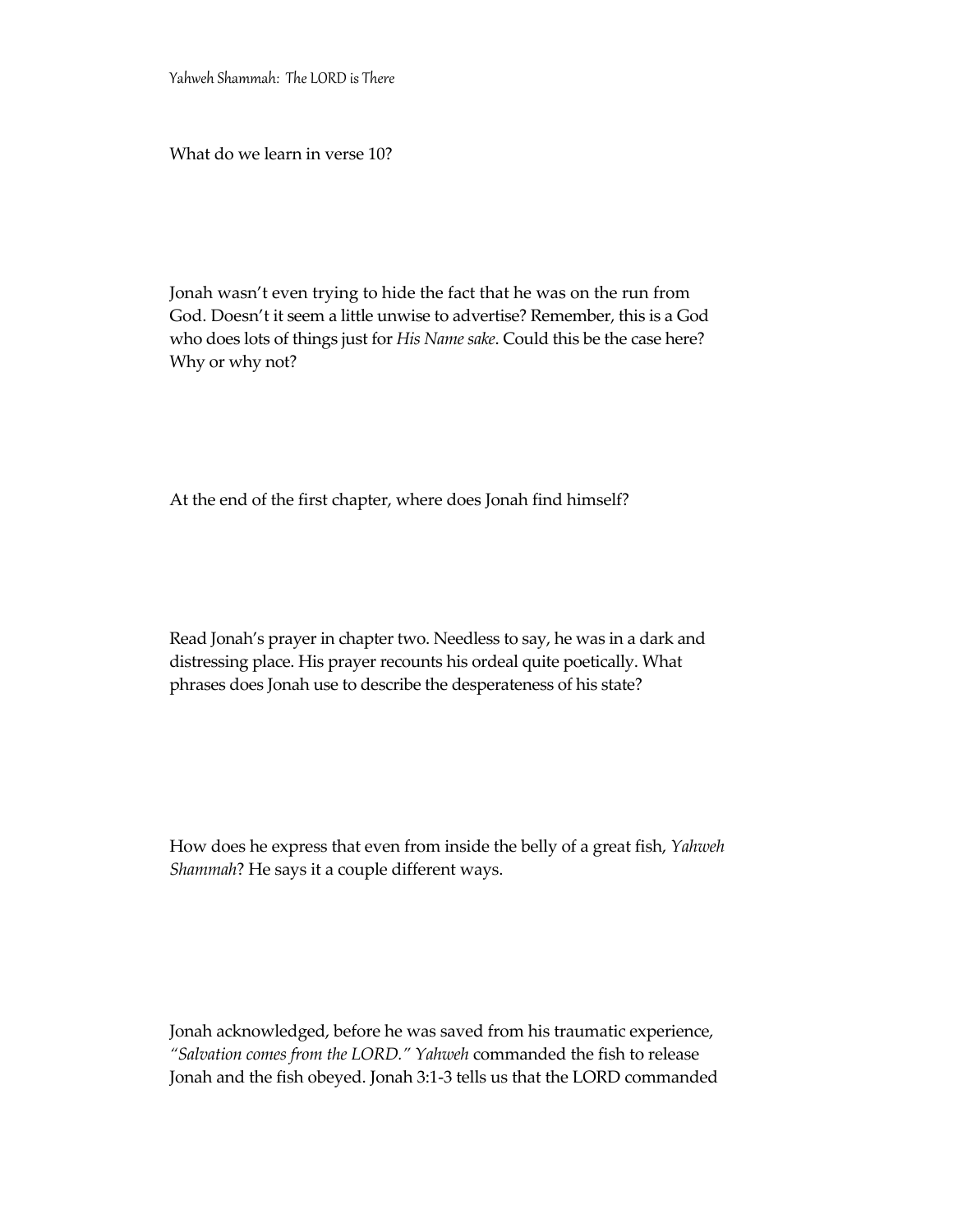Jonah a second time, and following the example of the great fish, Jonah obeyed. Later in the story we learned that Jonah preached and the city of Nineveh repented. Jonah brought the word of the LORD to a sinful people and they responded and turned from their evil ways.

Could it be that God desired it be said of Nineveh, *Yahweh Shammah*? And this mission for which Jonah was chosen was a mission to save a lost people. It is clear from the story that God did not wish to destroy these people. He takes no joy in judgment. Jonah was to bring the Name of the LORD to Nineveh that they might be saved and that He might be found among them. God always intended Israel to be a missionary people. They were to represent Him to the world and, being such a sweet aroma in a harsh and hostile setting, draw the nations to *Yahweh*. Aren't we charged with the same mission, phase two? What do our lives look like when we take that on? Make some notes in your journal and be as specific as you can.

In the end, it is His plan to have people from every tribe, tongue and nation dwelling with Him. He will have representatives from all the diversity of His creation called mankind. He will be there. He wants us all there, too. Far into the future, beyond the tribulation, the anti-christ, Armageddon, and the lake of fire, after the thousand year millennium kingdom and rule of Christ, Revelation tells us *all* things are made new again. Read Revelation 21:1-4. When the New Jerusalem, the holy city, comes down from heaven, what does the voice from the throne proclaim in verse 3?

And what will be the benefits of living there with Him? Verse 4 is very specific.

This is the culmination of all that God has been working toward since the disaster in the garden. Ezekiel 48:35b says: *"And the name of the city from that time on will be: THE LORD IS THERE."*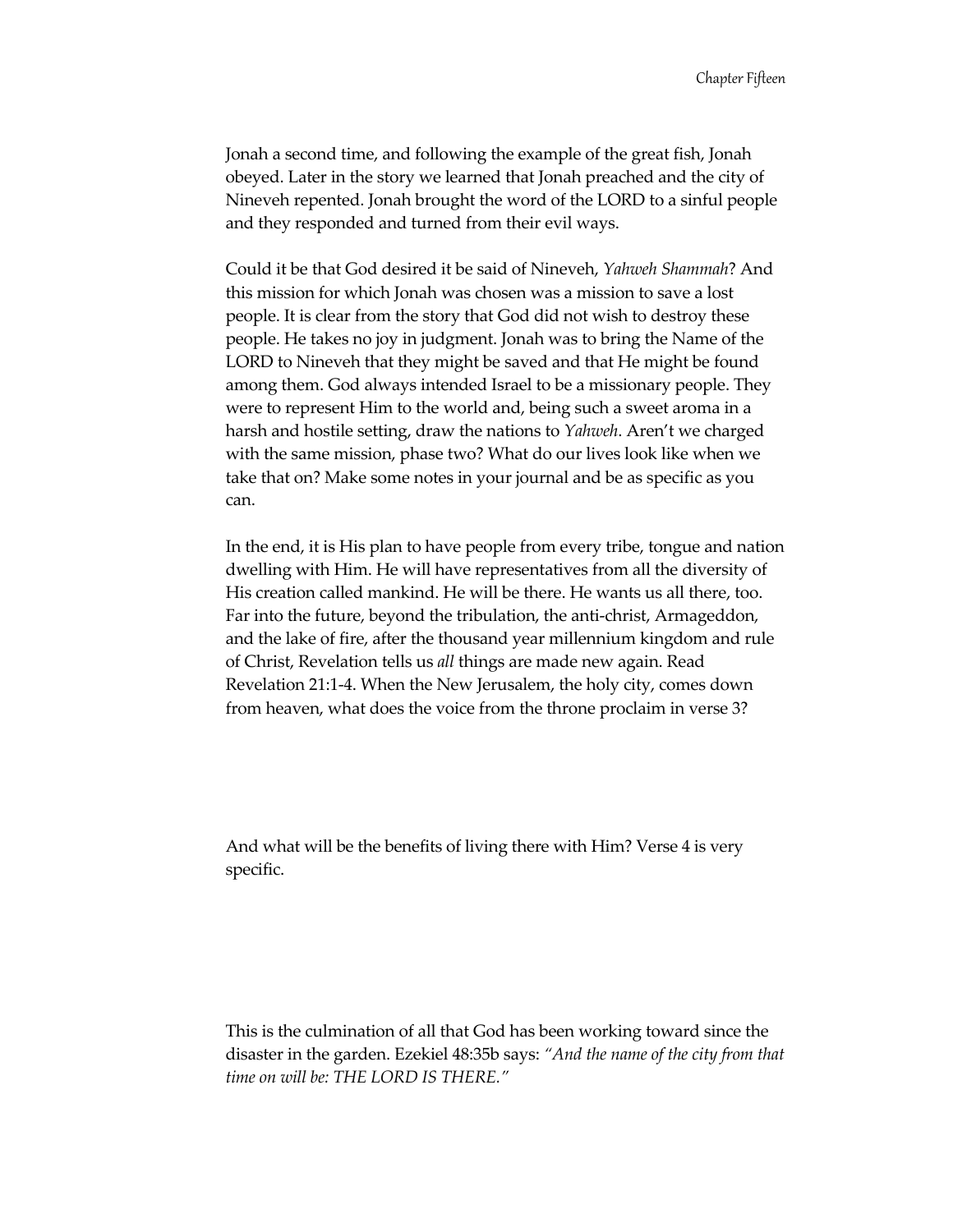He is here with us now, within the temple of our hearts. He will be there in the end, living with us in the holy city. And He is everywhere in between. Here. There. Everywhere. *Yahweh Shammah.*

"…Who has controlled history since the beginning? I, the LORD,

am the one. I was here at the beginning, and I will be here when all things are finished."  $-$  Isaiah 41:4, New Century Version



#### DAY FOUR: JOURNAL PSALM 135

It's hard to believe our study of the names of God is coming to a close. Our God is a great God and greatly to be praised! With that in mind, let's get started on this week's praise and worship psalm. Read Psalm 135 slowly and thoughtfully. Jot any responses to this psalm down in your journal.

In verse 1 we are encouraged to praise the name of the LORD. Think back over the past 15 weeks and spend time contemplating each name of God. Which name holds the most significance to you today?

According to verse 2 we stand in His house and dwell in His courts. Praise God that He desires to dwell with you.

Beginning in verse 3 the psalmist declares God is good and His name is lovely. Write out a psalm of praise thanking God for His goodness and declaring that His name is lovely.

We are called chosen and God's possession in verse 4. Thank God for choosing you and claiming you as His own.

The psalmist ponders God's sovereignty, power and wonders in verses 5 through 12. He then ends this section of his psalm with a reminder that God's name is everlasting. The psalmist desires for God's name to be remembered throughout all generations. Take time today to share God's name with someone from a younger generation.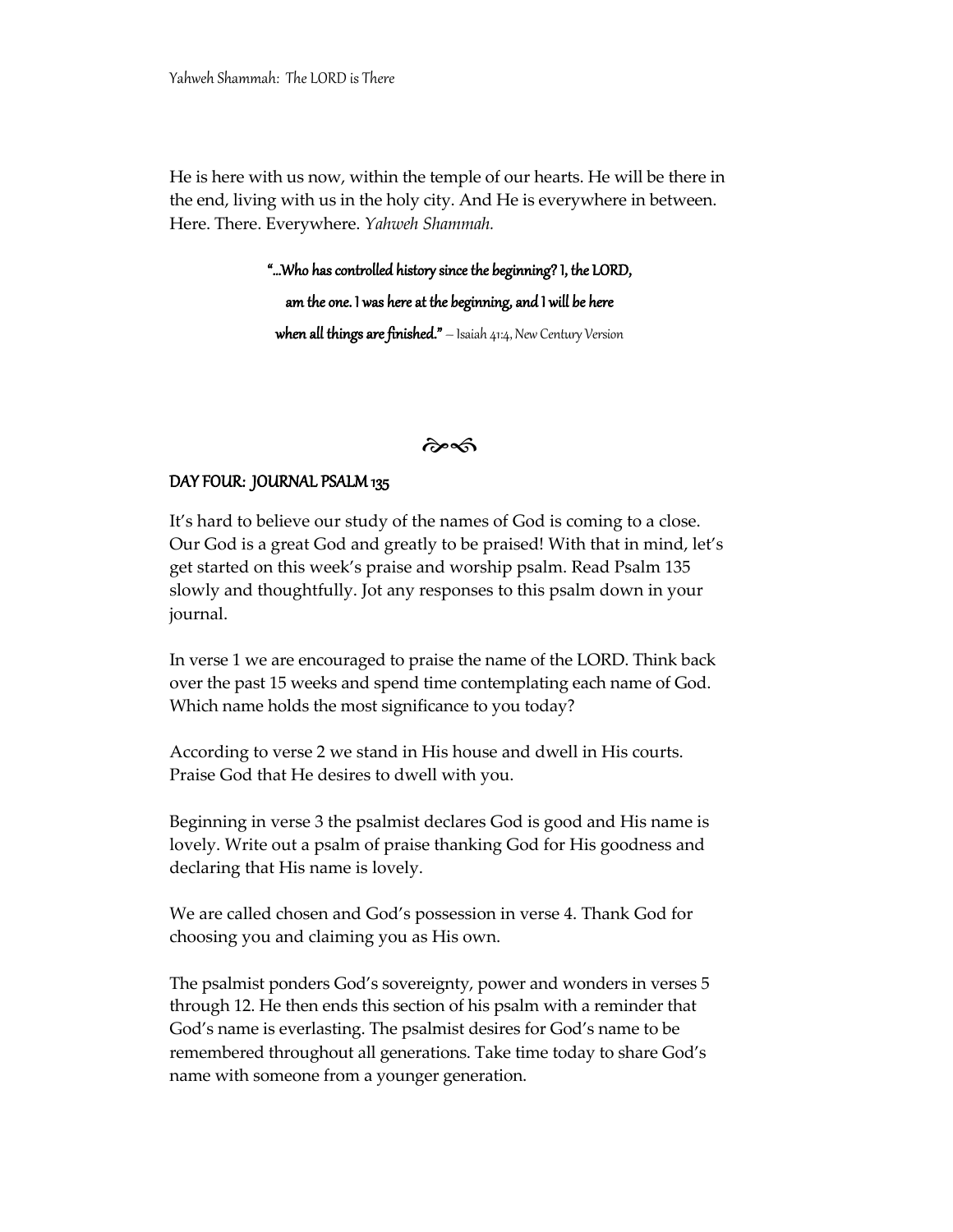Describe the impotence of the idols of this world (verses 15 through 18). How are they contrasted with our God? Spend time thanking God for the fact that He speaks to us, He sees our needs, and He hears our prayers.

Write out a declaration of reverence and trust. The name of our God is great! Blessed are we who dwell in His presence.

#### $\hat{\sigma}$

#### SMALL GROUP: DOING LIFE TOGETHER

It is nothing short of amazing that God longs to dwell among His people. He desires to be our God and He wants for us to be His people. What an incredible truth! Someday God's desire to dwell with us will be completely fulfilled and we will live with Him face to face. Until then, we have to be content in knowing that God is here among us, even when we can't see or feel Him.

We started this chapter by looking at verses where God's presence was manifested in one way or another. What do these verses tell us about God's desire to dwell among His chosen people?

Read 2 Chronicles 7:16. Discuss the significance of the temple as a place where God's glory dwelt.

Although God wanted to dwell among His people forever, the people rebelled and worshiped other gods. Therefore, God caused His glory to leave Jerusalem and the Temple. Ezekiel recorded this vision in Ezekiel chapters 10 and 11. He then relayed this vision to the people. How do you think the people felt when they heard God's glory had left the temple?

After over 400 years God's glory returned to the temple when Jesus was presented there shortly after His birth. Describe how Simeon and Anna must have felt when they saw God in the flesh back in His dwelling place.

Not only did Jesus dwell among us while He was here on earth, He also promised that when He returned to heaven He would prepare a place for us to dwell with Him there. What hope does this promise offer to us?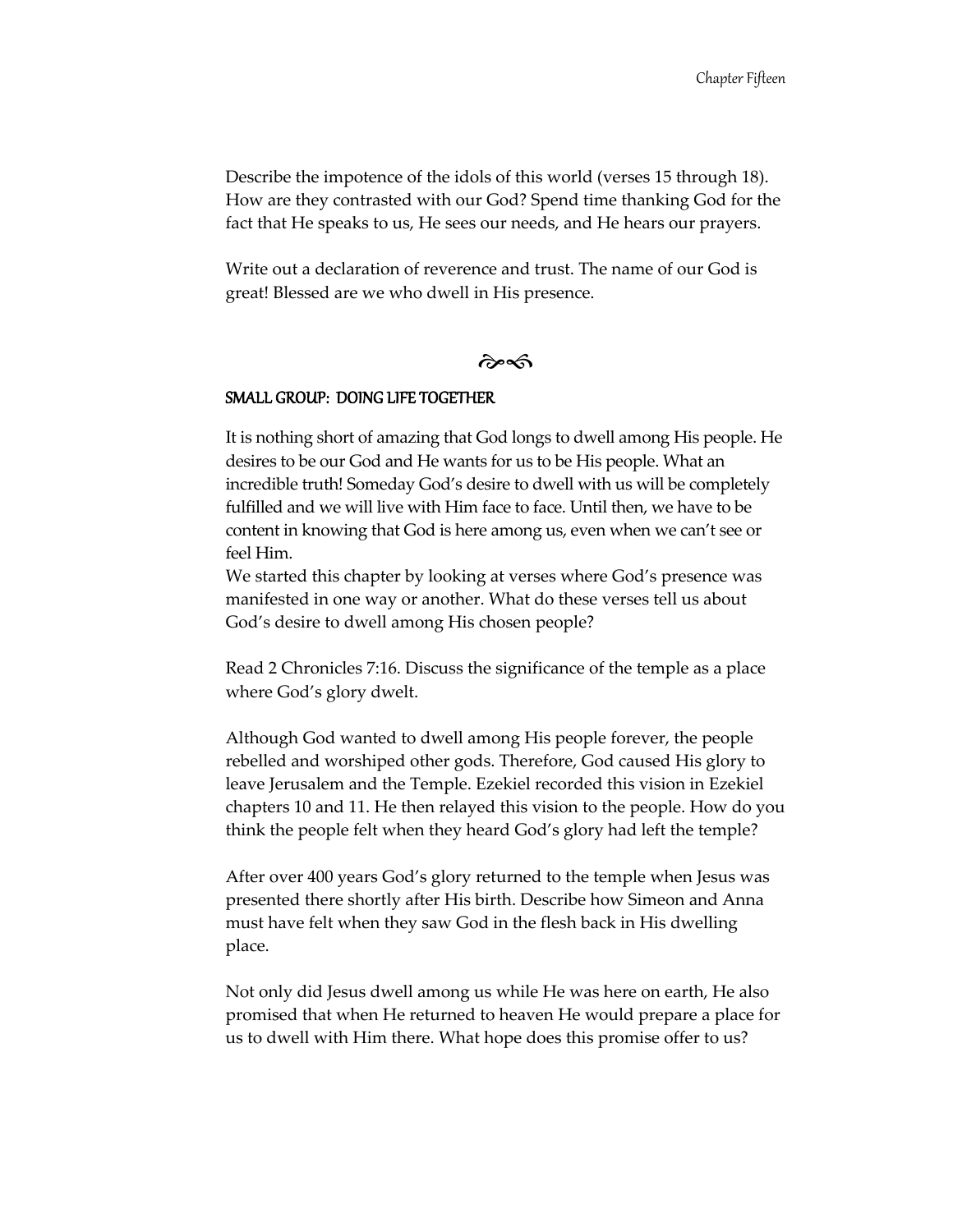At His ascension, Jesus declared He would be with us to the very end. The New Testament writers tell us Jesus does this by causing His Holy Spirit to live in us. Read 1 Corinthians 3:16 and 2 Corinthians 6:16 and discuss the significance of the Holy Spirit dwelling in us.

This week we read Psalm 139 where God declares there is no place on heaven or earth where we can go to escape His presence. Why might we try to hide from God's presence?

Why did Jonah try to hide from God? What was the result?

End your time today by discussing what Revelation 21:3 says about God's desire to dwell among His people. Rejoice! The LORD is There!

"And I heard a loud voice from the throne, saying, 'Behold, the tabernacle of God is among

men, and he will dwell among them, and they shall be his people, and God himself will be

#### among them,

and he will wipe away every tear from their eyes; and there will no longer be any death;

there will no longer be any mourning,

or crying, or pain; the first things have passed away.'"

– Revelation 21:3-4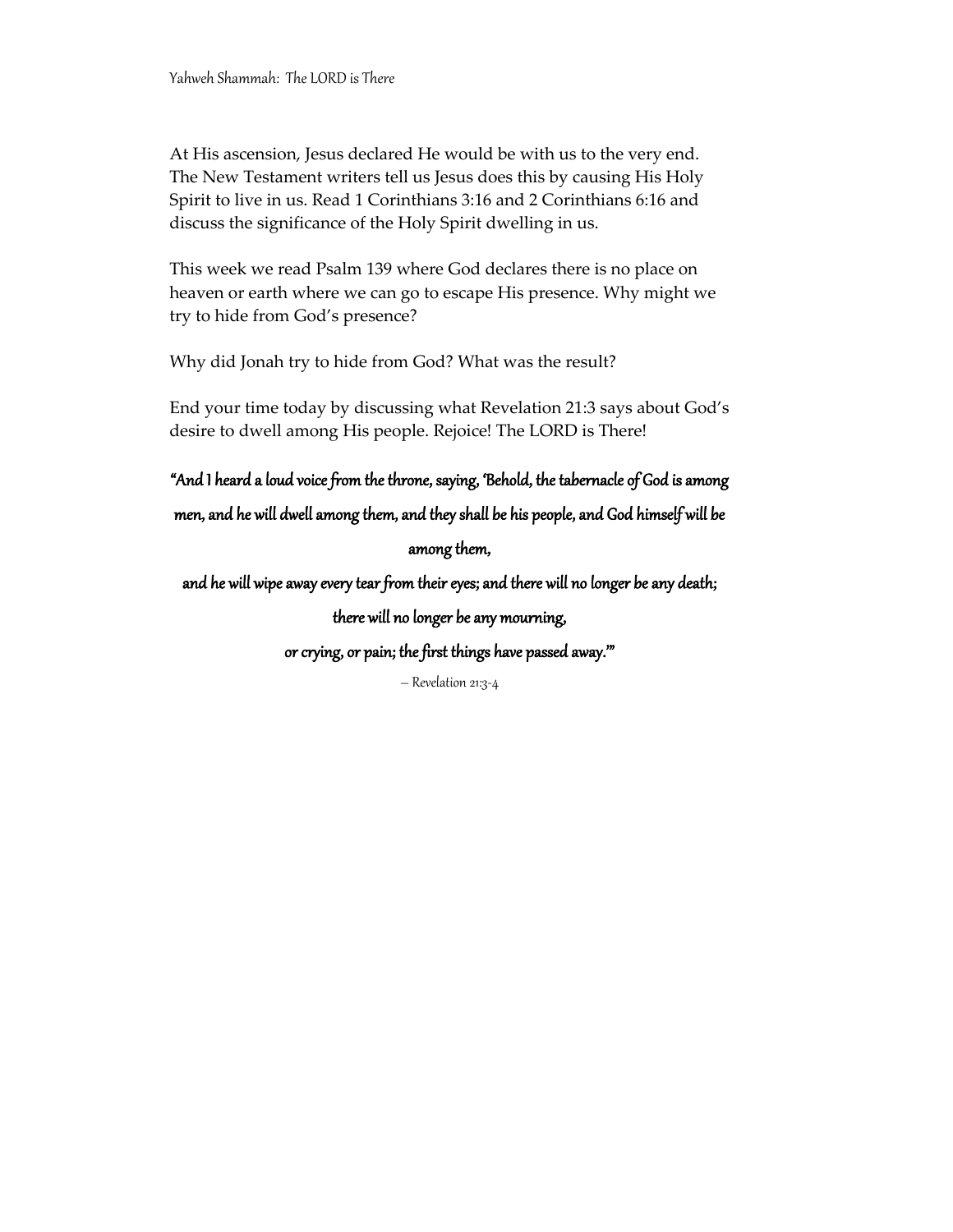## Sources

#### $\hat{\sigma}$

Arthur, Kay. *Lord, I Want to Know You.* Colorado Springs, CO: Waterbrook, 1992, 2000.

Blue Letter Bible*. The Names of God in the Old Testament.* www.blueletterbible.org, April 2002, July 2004

Brooks, E.E. *El-ELYON…The Most High God.* www.kingdomlife.com.

Dolphin, Lambert. *The Names of God.* www.ldolphin.org/Names.html, 2000.

Humpal, Dave. *Feed My Sheep.* www.hurtingchristian.org, 1997.

Julien, Sarah. *Coming Home: Adoption in Ephesians and Galatians.* www.quodlibet.net, July 2003.

Keathley, J. Hampton, III. *The Names of God.* www.bible.org/article/names-god.

Keller, Phillip. *A Shepherd Looks at Psalm 23.* Grand Rapids, MI: Zondervan, 1970.

Lang, Bernhard. *The Bible Study: From Adonai to Yahweh.* 

www.bibletopics.com/biblestudy/154.htm.

Lockyer, Herbert. *All the Divine Names and Titles in the Bible.* Grand Rapids, MI: Zondervan, 1975.

MacLeod, David J. *You Shall Call His Name Jesus.* 

Paulk, DiAnna. *I AM That I AM: El Elyon: Adonai: Yahweh; El Roi, El Bethel, El Olam & El Berith.* www.path-light.com, 2002.

Powers, Donna & Powers, Wayne. *The Italian Job.* USA: May 2003.

Rich, Tracey R. *Judaism 101: The Name of God.* www.jewfaq.org, 1996-1999.

Richards, Larry. *Every Name of God in the Bible*. Nashville, TN: Thomas Nelson, 2001.

Rudd, Steve*. Jesus Echoes the "I AM" statements of Jehovah in the Gospel of John!* www.bible.ca

Ryrie, Charles Caldwell. *The Ryrie Study Bible New International Version.* Chicago, IL: Moody Bible Press, 1986

Smith, Malcolm. *The Lost Secret of the New Covenant.* Tulsa, OK: Harrison House, Inc., 2002.

Spangler, Ann. *Praying the Names of God.* Grand Rapids, MI: Zondervan, 2004. Stone, Nathan. *Names of God.* Chicago, IL: Moody Press, 1944.

Towns, Elmer L. *My Father's Names.* Ventura, CA: Regal, 1991.

Vine, W.E. *Expository Dictionary of Old and New Testament Words.* Nashville, TN: Thomas Nelson, 1873-1949.

Wiersbe, Warren W., ed. *Classic Sermons on the Names of God.* Grand Rapids, MI: Kregel, 1993.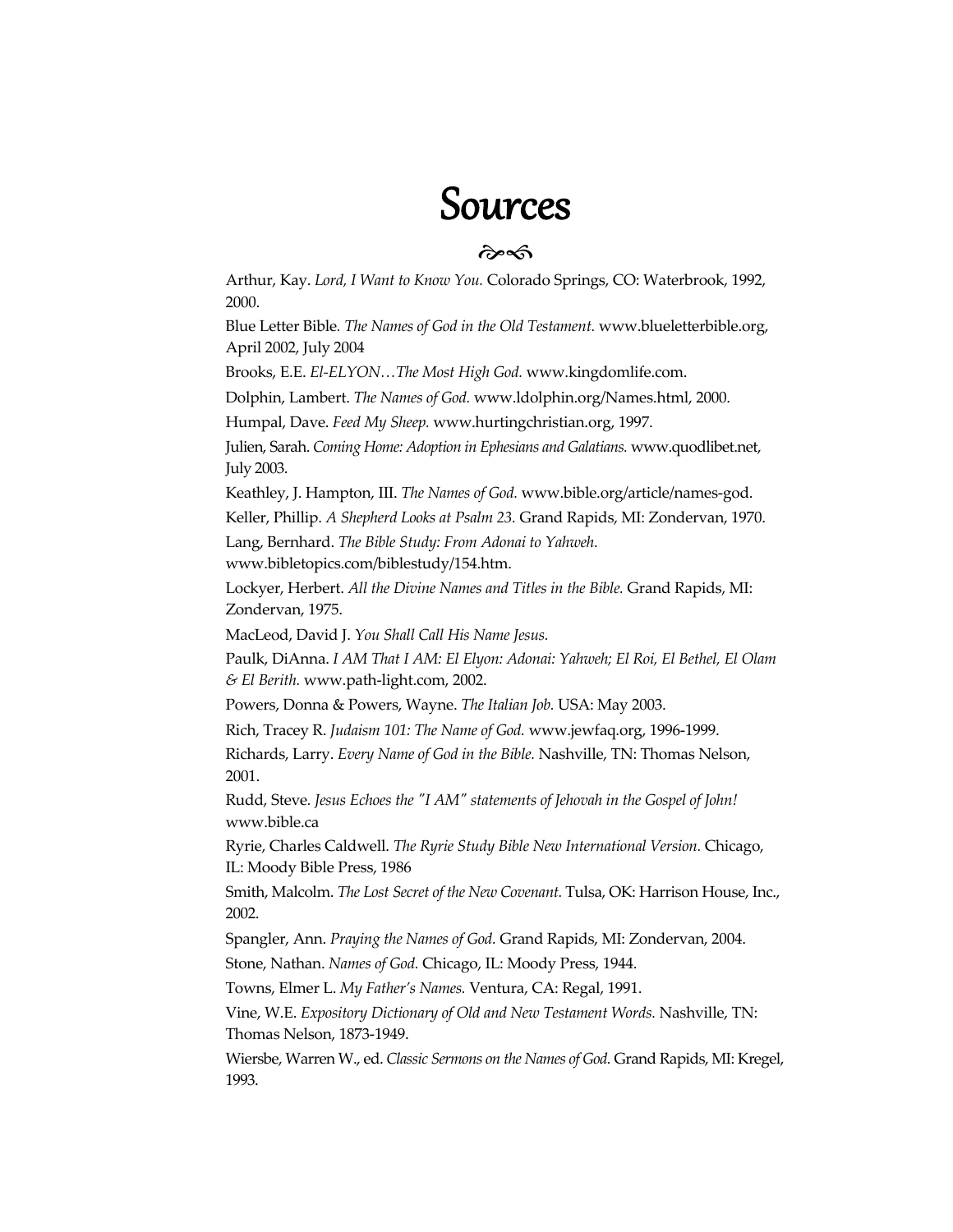Wikipedia. *Inattentional Blindness.* www.en.wikipedia.org/Inattentional\_blindness. November, 2010.

Wikipedia. *Jewish Views on Marriage.* 

www.en.wikipedia.org/wiki/Jewish\_views\_on\_marriage, February 2011.

Wikipedia. *Shalom,* www.en.wikpedia.org/wiki/Shalom, March 2011.

www.jehova.net/jehova1.htm.

Zodhiates, Spiros, ed. *The Complete Word Study Dictionary: New Testament.* USA: AMG International, Inc., 1992, 1993.

*Zondervan NASB Exhaustive Concordance*. Grand Rapids, MI: Zondervan, 2000.